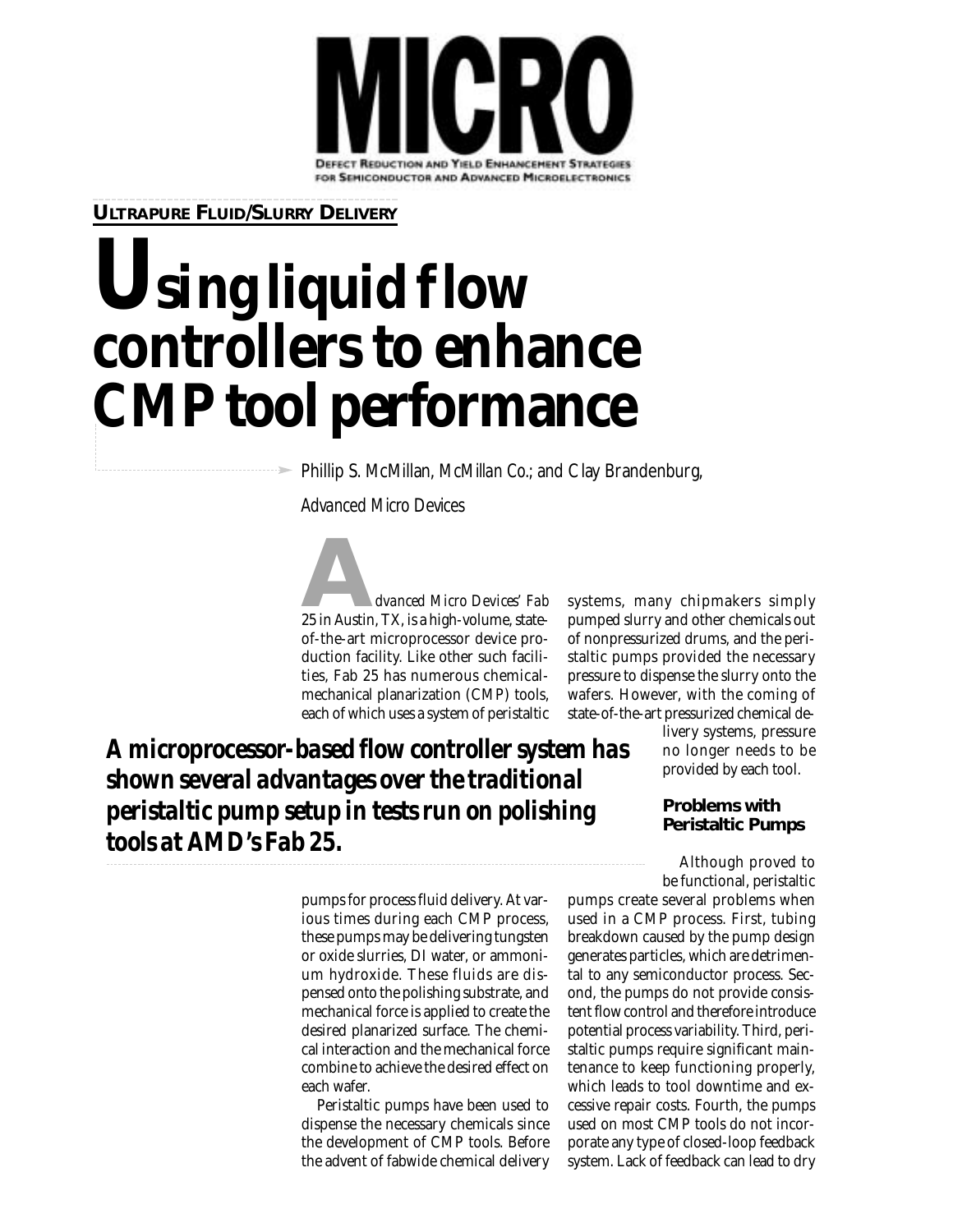

polishing or inconsistent flow rates, either of which can cause wafer surface microscratching or even breakage.

Figure 1 details the particle generation of a typical peristaltic pump, using standard ethylene/propylene tubing recommended by the manufacturer. The chart illustrates the amount of accumulated particles  $(\geq 0.2 \mu m)$  versus time. As shown, nearly 70,000 particles are generated in the first 90 minutes—more than enough to have a severe impact on CMP process yield. Further, as the ethylene/propylene pump tubing wears, it releases soft polymer particles, which ultimately are either passed onto the wafer or attach themselves to downstream tubing. Figure 2 shows an analysis of the composition of the recommended ethylene/propylene pump tubing. The materials used include elements and additives that can affect processes randomly and unpredictably. Any extraneous particles introduced into the chemical flow stream can cause defects.

In many cases, flow rates must be changed to optimize a process. Sometimes, these changes may even occur in sequential steps of a process. Therefore, the tool must be able to reliably call for various flow rates. Depending on the process, peristaltic pumps may not be able to deliver the linearity and repeatability required for optimal performance. Since pump linearity varies, routine multipoint calibrations must be per-



**Figure 2: Elemental composition of peristaltic pump tubing.**

formed, which are time-consuming and somewhat subjective. Calibrations may vary depending on the technician performing the job. This type of inconsistency ultimately can lead to process variability.

The amount of scheduled monthly maintenance needed for a fully functional peristaltic pump system may average anywhere from 2 to 4 hours. Associated maintenance—in order of frequency, from most to least often—includes replacement of the ethylene/propylene pump tubing, replacement of downstream system tubing and fittings, replacement of mechanical pump heads, and replacement of pump motors on failure. Failure to perform routine ethylene/propylene tubing replacement can result in bursts and possible hazardous chemical leakage. Replacement of downstream tubing and fittings ensures that extraneous polymer

accumulation on inner walls of the fluid path is minimized. Pump head breakdown can also lead to catastrophic chemical leakage, and pump head and motor failure often lead to dry polishing and subsequent wafer damage.

# **Failure to perform routine ethylene/propylene tubing replacement can result in bursts and hazardous chemical leakage.**

Most peristaltic pumps lack a feedback system, so they fail to inform the process tool when the flow rate decreases or when there is no chemical present. Therefore, the tool is unaware that the chemical is not being dispensed properly, so wafers may be damaged until an operator intervenes. It is even possible for a pump motor or head to fail without any alert to the tool. Further, as supply pressures change, the pumps may dispense varying flows, adding inconsistency to

> the process, which adds to the process engineers' difficulties in diagnosing problems.

> To eliminate some or all of these problems, equipment engineers at Fab 25 began researching alternatives to the peristaltic pumps. Since the tubing was causing much of the particle generation, the first alternative involved changing from an ethylene/propylene-based polymer tubing to silicone-based tubing. The silicone-based tubing greatly minimized the generation of particles and downstream line contamination compared to the original tubing, but the tubing life was reduced so drastically that it was not practical in a high-volume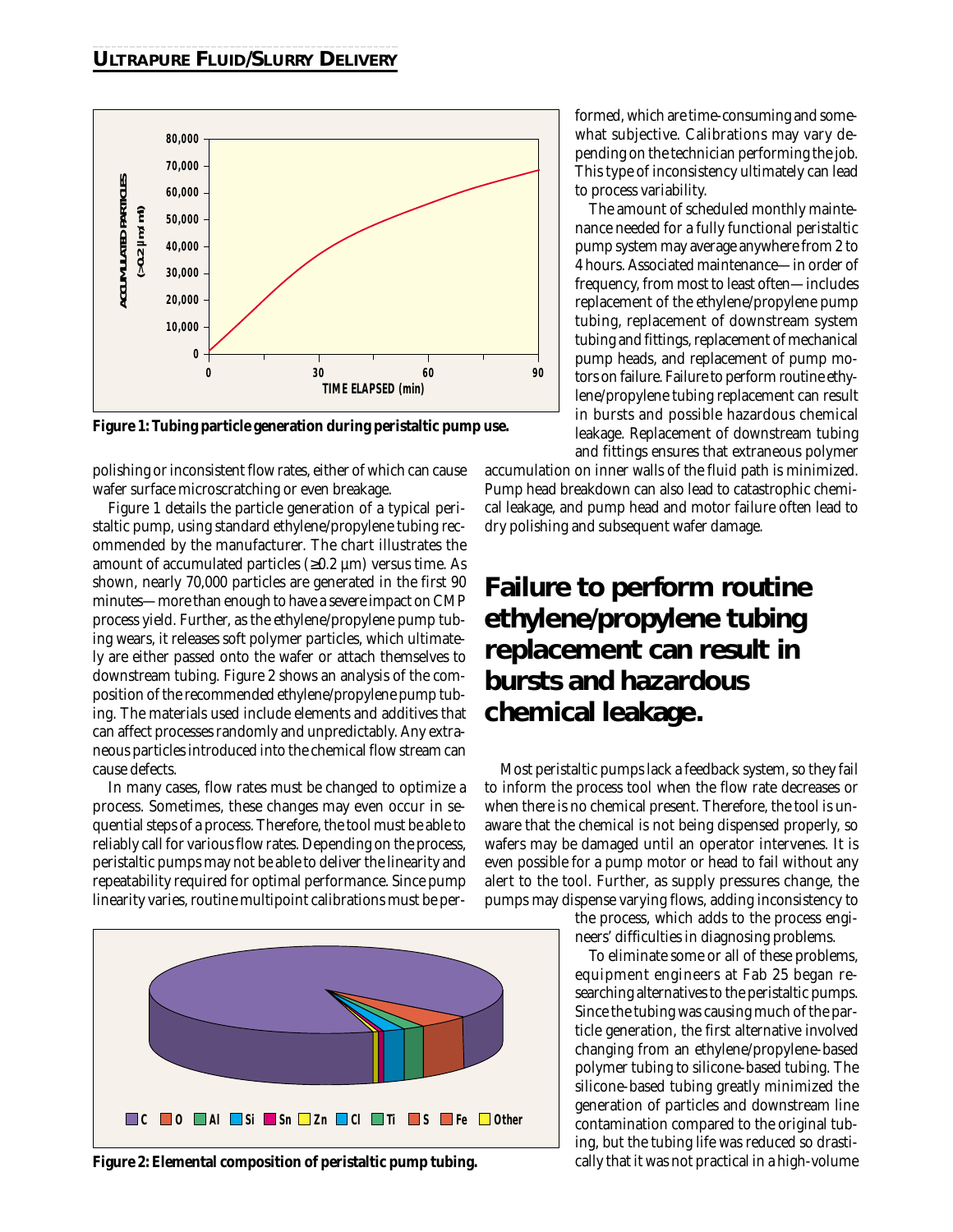production environment. Further, the problems involving the pumps were still not corrected. Other nonperistaltic pump alternatives were also evaluated, such as gear pumps, that ultimately resulted in early mortality rates.

#### **The Benefits of Liquid Flow Controllers**

The engineers then began looking into liquid flow controllers. These units do not perform a pumping function; they rely on the pressurized chemical delivery system in the fab to provide pressure. The controllers use a flow sensor combined with a proportional con-



**Figure 3: Internal diagrams of flow controller.**

trol valve. After the desired flow rate is input, the actual flow rate is monitored via the incorporated flow sensor and the integrated valve adjusts the flow accordingly.

Because of size restrictions on the tool, it was critical that whatever flow control system was adopted be similar in size to the peristaltic pump setup. During this investigation, some existing liquid flow control options did not meet the critical size dimensions. Ease of system integration was another important factor, since it was necessary to minimize the time needed to perform retrofits.



**Figure 4: Diagram of flow controller's turbine wheel and bearings.**

A new microprocessor-based Teflon liquid flow controller met the size, performance, and integration requirements sought by the engineers (Model 401 Flo-Controller, McMillan Co., Georgetown, TX). This product incorporates both a flow sensor for monitoring of flow rates and an integrated needle valve (see Figure 3). The heart of this flow control system is the flow sensor, which uses the Pelton turbine wheel concept. This design type allows usage of a subminiature mi-

croturbine wheel, which weighs <1 g and is about the size of a quarter in both diameter and thickness. The turbine wheel is supported on a small sapphire shaft held in position by two sapphire bearings, illustrated in Figure 4. Because of the extremely light weight of both the wheel and shaft, the microturbine wheel virtually floats in the liquid. This flotation effect causes the turbine wheel to be suspended in the middle of the bearings and thus eliminates shaft and bearing wear, resulting in no particle generation. As liquid flows through the controller, it is directed onto the teeth of the wheel using a precision-machined orifice, which is sized according to flow range. The flow is projected onto the wheel, spinning the wheel faster as flow increases at a speed proportional to the increase in flow rate.



**Figure 5: Cutaway of flow controller's internal flow sensor design.**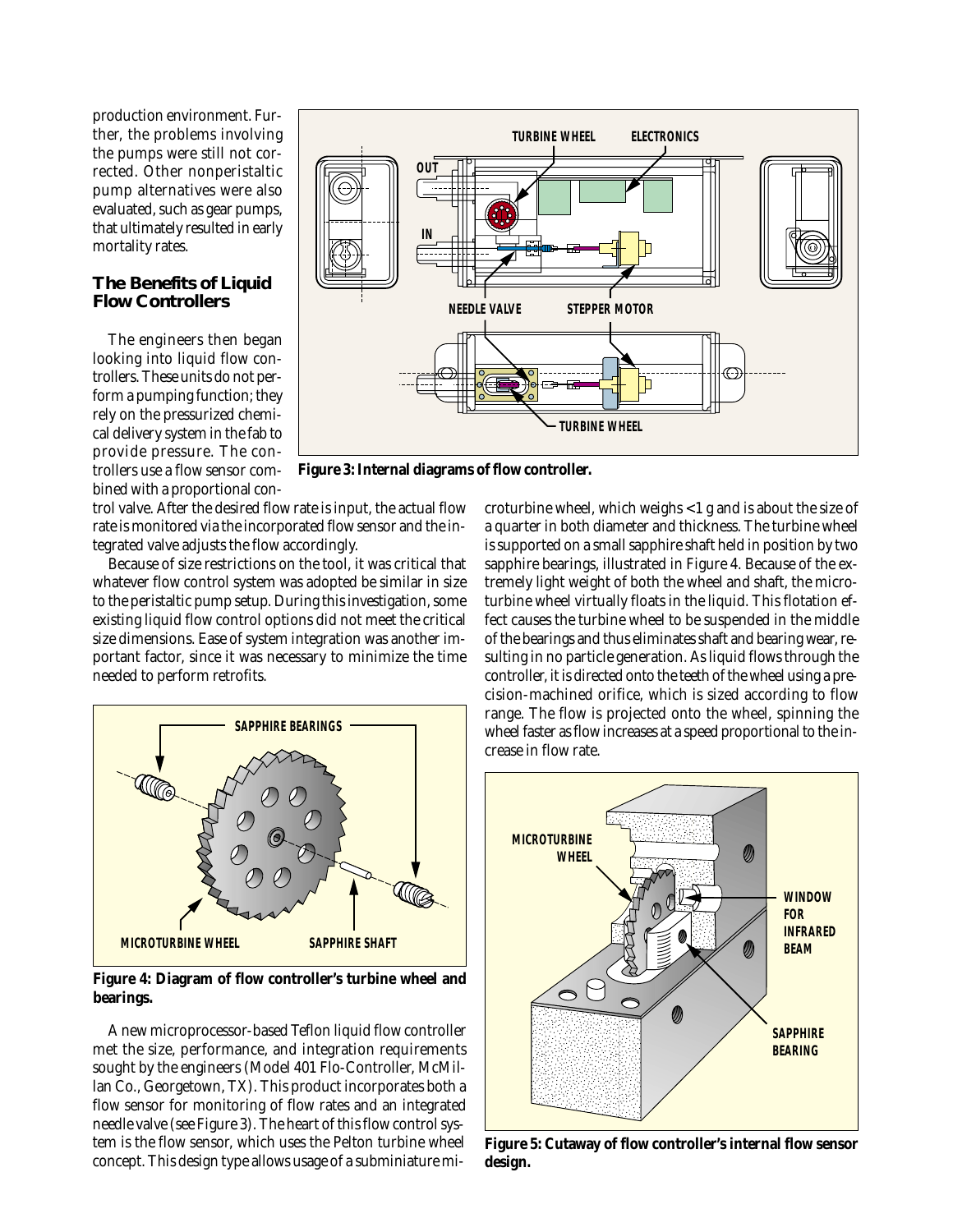## **ULTRAPURE FLUID/SLURRY DELIVERY**

The microturbine wheel features eight small holes, spaced evenly around the center of the wheel. As the wheel spins, an infrared beam is projected through a Teflon window and onto the wheel, as shown in Figure 5. A sensor on the other side of the wheel detects each hole and translates those signals into pulses; as the wheel spins faster, it generates more pulses, and when the wheel stops, the pulses cease as well.

The integrated needle valve serves as the flow control device. The needle valve design was chosen because it generates very few particles when activated and provides linear, reliable control. A sapphire shaft moves in and out of Kalrez seals, positioned by a bidirectional stepper motor (as shown in Figure 3).

By taking advantage of materials such as Teflon, sapphire, and Kalrez, the liquid flow controller is compatible with nearly all chemicals and slurries used in the CMP process. Further,

## **The heart of the flow control system is the sensor, which uses a Pelton turbine wheel.**

its compact footprint is nearly identical to that of a peristaltic pump, allowing the units to be installed in the same location as the pumps.

## **Integrating and Testing the Flow Controller**

Integration was a simple procedure. The fab engineers selected an existing AurigaC CMP tool (SpeedFam-IPEC, Chandler, AZ) as a beta installation for the flow controllers. Since the tool had been in long-term service, trends and data would be easy to track and monitor. This type of polisher uses six peristaltic pumps to dispense chemicals and water onto the wafers. These pumps are mounted together on a panel as depicted in Figure 6, and the wiring for the pump





**Figure 7: Photo of controllers installed on CMP tool.**

controllers is routed to a fluid-free cabinet of the tool.

To replace the peristaltic pumps, an anodized-aluminum panel with appropriate mounting hardware was needed for the new flow controllers. The fab engineers also requested that the flow controller manufacturer install special liquidtight connectors on the flow controllers to allow panel installation. The new panel, with all flow controllers mounted, fit in the same location as the pumps. The flow controllers use the same electrical signals and plumbing as the peristaltic pumps, so wiring and installation were quick and easy. Removal of the pumps and installation of the flow controllers was accomplished in as little as 6 hours, with no software changes or upgrades required for operation. The installed flow controller system is shown in Figure 7.

The controllers/tool interface is similar to that of the pumps. As flow requirements change, the tool sends an analog 4-20 mA signal to the flow controller, requesting a certain flow rate. The controller compares that signal to the signal of its internal flow sensor and then adjusts the flow rate using its internal needle valve to match the two signals. If the controller cannot achieve the requested flow rate, perhaps because of a pressure delivery problem, the internal microprocessor signals the tool and the operator that an error condition has occurred. This safeguard feature can automatically halt the process, preventing possible wafer damage. As pressure to the tool varies, the controller will automatically make small adjustments to compensate and keep the flow rate stable.

## **Test Results**

In all of the problem areas, the flow controllers compared quite favorably with the peristaltic pump design. Since the flow controllers do not generate a significant amount of particles, the level of defect density was expected to decrease **Figure 6: Photo of pumps installed on CMP tool.** greatly. This hypothesis proved to be true, as revealed by the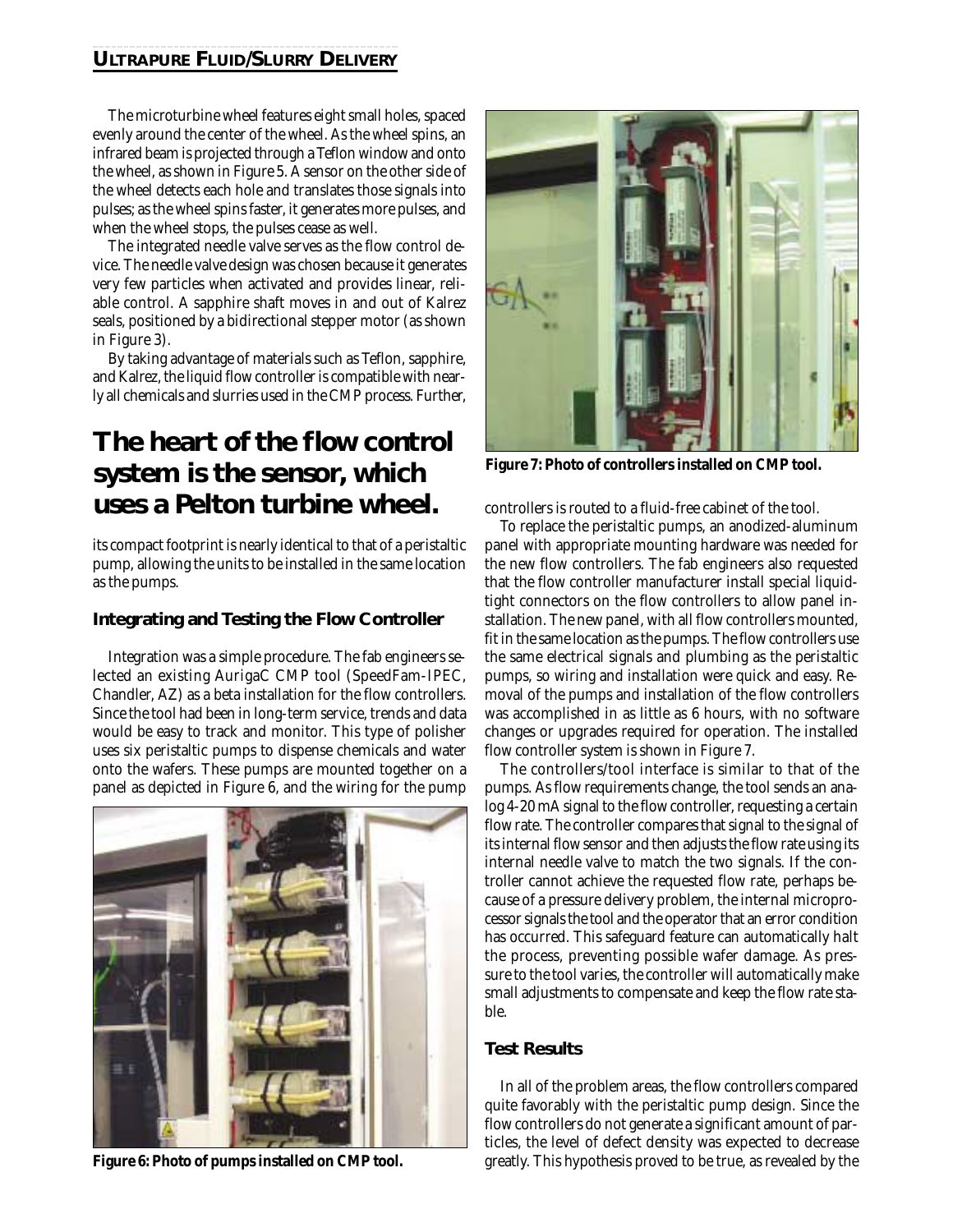

The downstream tubing stayed clean as well. While the inner wall of tubing downstream of the peristaltic pumps had a visible buildup of polymer and slurry particles after just a few days, the tubing downstream of the flow controllers was clear and clean after 90 days, with no evidence of polymer buildup. This improvement occurred because the ethylene/propylene tubing was removed, leaving only Teflon and Tygon tubing in the fluid delivery path.

In case a change in flow rate occurs, the liquid flow controllers feature  $\pm 0.2\%$  fullscale or better repeatability and ±2.0% full-scale or better linearity. This ensures that when the tool calls for varying flow rates, the controllers will deliv-

**Figure 8: Comparison of wafer defects, generated by CMP tools with and without flow controllers, over time.**

tool defect results seen in Figure 8, which were generated on TEOS wafers run through a standard unpatterned wafer inspection tool (6400 series; KLA-Tencor, San Jose). As the figure shows, CMP tools A through J used peristaltic pumps to dispense chemicals, while Tool K used the liquid flow controllers. During a 3-month period, the tools with the peristaltic pumps averaged 28% more defects than the tool equipped with the controller system. Tool K's performance remained extremely stable and consistent throughout the testing period.

er the flow accurately and repeatably. This feature has helped to minimize process variability and has allowed the fab's process engineers to fine-tune their processes and achieve optimal performance. The flow controllers have also required up to 50% fewer calibrations than those needed for the pump systems.

Maintenance has also been greatly reduced. An optical inspection–based postanalysis of a flow controller with more than 90 days of continuous slurry delivery service showed no wear or extraneous particle buildup. Tubing replacements



**Figure 9: Cost of ownership (COO) trend chart for CMP tool maintenance.**

are estimated to be needed once every 12–18 months with the flow controller system, compared with once every 30 days for the peristaltic pumps. Figure 9 illustrates the annual replacement-part costs for one tool with peristaltic pumps, compared with the annual costs of a tool with flow controllers. It also shows the estimated costs of ownership, including parts and downtime, for each type of tool over that same period. Of course, it is hard to precisely estimate the monetary benefits of a system that provides tight control over flow rates and reduces defects, but annual savings of several hundred thousands of dollars per tool are possible.